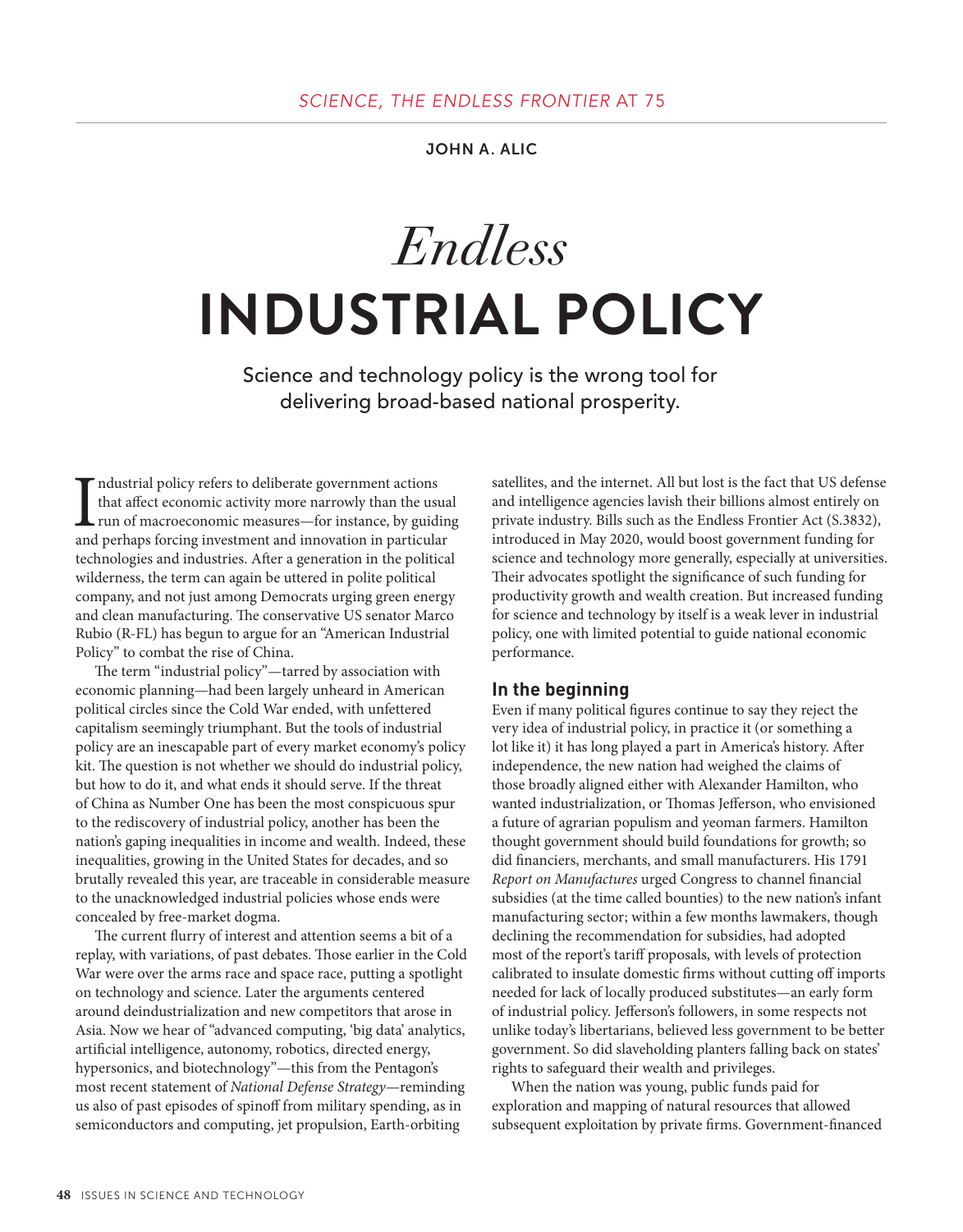*There is only one important job in Apollo…everyone's!*, 1968, NASA Collection of the National Air and Space Museum, Smithsonian Institution. Cartoonist Charles Schultz's Snoopy became the the mascot for job safety at NASA, after three Apollo astronauts were killed in a fire on Apollo 1, in 1967. NASA continues to give employees the Silver Snoopy Award for outstanding performance contributing to flight safety and mission success.

canals, harbor projects, and post roads as "internal improvements." Postal rates subsidized business-to-business correspondence. Amid corruption surrounding land grants for railway construction, the public turned away from government involvement in private business. Yet railroads were a transformative innovation, enabling manufacturers to expand beyond local markets, and farm products to be shipped over long distances. From the 1870s, states and the federal government supported agricultural

research and extension, benefiting both farmers and the companies that sold them mechanized equipment and supplies and those that purchased, stored, processed, and marketed crops and livestock. Much later, the White House found in "the demands of catastrophe or defense, should an atomic war come," part of its argument for spending tax dollars on the Interstate Highway System.

Yet fear of the heavy hand of government has contributed to a widely held sense that industrial policy means, or could mean, an end to economic freedom, creeping socialism, and an inexorable slide down Friedrich von Hayek's 1944 *Road to Serfdom*, a road ending in loss of personal freedoms as well.



# **There is only one important** job in Apollo...everyones!

For fear of knowledge translating into government power, some political figures in the early years opposed even the decadal census. Later, businesses often tried to limit collection of information. In the 1930s, when there were no reliable statistics even on employment, the Roosevelt administration set out to better understand the functioning of the economy as an aid to finding a way out of the Great Depression. Many business leaders bridled, afraid of exposing the inner workings of their companies. In a little-known but telling example from the 1950s, Secretary of Defense Charles E. Wilson, former president of General Motors, blocked funding for data collection and analysis in support of defense production at a time of rapid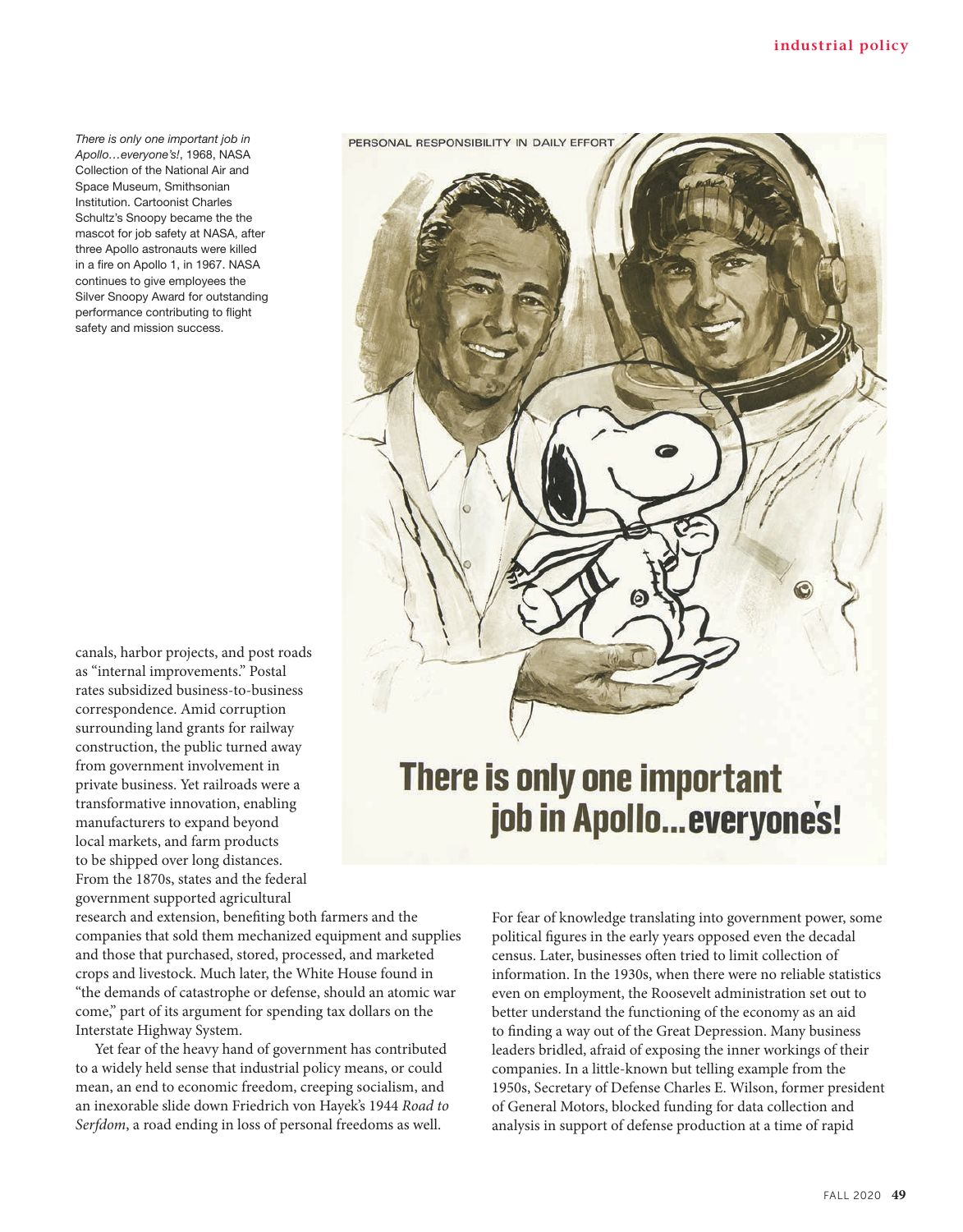Cold War buildup, despite the concerns of procurement officials in his own department fighting bottlenecks in supply chains numbering thousands of firms.

Business interests sought government favors, beginning with trade protection and infrastructure development, yet they also wanted a minimally regulated economy, or at least one in which they could write, influence, or tweak whatever rules and regulations seemed desirable to protect their property rights, while safeguarding their "right to manage." Business has never been wholly united—small firms resent the influence of big corporations, regional interests surface, and views on trade policy vary with product lines, export potential, and dependence on international suppliers—but nearly all oppose labor unions and collective bargaining. No doubt, too, many resist industrial policy because they believe it easier to get what they want through lobbying, public relations campaigns, political contributions, ties cultivated with officials responsible for regulatory oversight, and other tactics less visible to the public. From such perspectives, the more open and analytical approach necessary for pursuing genuine industrial policies holds dangers best avoided.

# **What is industrial policy?**

The distinguishing feature of industrial policy lies in efforts to provide some form of goal-directed analysis and decisionmaking for whatever it is that government ends up doing that affects business decisions and behavior, directly or indirectly, and thus national economic performance. The usual inventory of tools includes research and development funding, public procurements, capital allocations and controls, trade measures, certain sorts of regulation, and targeted tax measures and subsidies. Appropriately combined, such measures can boost innovation, competitiveness, and productivity growth, altering economic dynamics at the level of individual firms. As the dynamics change, the structure of the economy will change too. Some firms, hence some sectors, will grow faster, others more slowly. There will be regional impacts, the more so in a country as large as the United States, where Sunbelt states, for instance, benefited disproportionately from military expenditures during World War II and after. Trade protection sometimes aims to slow or reverse the decline of industries threatened by import competition, a goal in the 1970s and 1980s and desired again by some today as a putative remedy to continuing contraction and job loss in manufacturing. Alternatively, trade measures can be deployed to shield infant industries while they grow and mature, as Hamilton urged.

There is no real question that industrial policy *can* work, for it has, in some places and for a time, as I'll describe. Officials in Washington often deny pursuing industrial policy, yet almost anything government does under a different rubric (trade policy, for instance) that affects business activities will have such effects. The federal government repeatedly finds justifications for trade barriers, tax legislation that

benefits some firms and industries more than others, and regulations with differential impacts, often putting forward dubious economic reasoning. Even if businesses are intended to benefit across the board, as with corporate tax cuts, some will gain more than others depending on their financial situation and product lines. Boosting the federal minimum wage helps employers that already pay at these levels, perhaps because of higher state minimums or collective bargaining contracts, since other companies now face higher labor costs. Firms and trade associations lobby knowing all this. The US political economy is a mix of politics and policy creating a setting unique to this country in which private firms compete in markets and also for political favors.

Hard-and-fast distinctions between industrial and many other types of policies are thus pointless. Almost any policy that affects business activity will have differing impacts on firms even in the same industry. Antitrust and patent policies sometimes encourage technological advance and sometimes stifle it. Rules, regulations, and technical standards can be and have been deployed for industrial policy purposes, by governments and sometimes by industry associations. Early standards for electrical voltage and frequency, for instance, were set to drive up costs for imported equipment, serving as trade barriers. Foreign-based automakers must satisfy US-specific safety and fuel economy standards; those without the scale of Toyota or Hyundai must choose between higher sticker prices or lower margins.

Regulatory policies enacted for any number of reasons drive technological change in particular directions, in the motor vehicle case toward air bags, catalytic converters, and now hybrid and battery-electric powertrains. Regulation also shapes innovation in pharmaceuticals, agrochemicals, and service-producing industries including health care, banking, and telecommunications. Federal agencies issue something over 3,000 rules annually. Even so, and despite complaints by conservatives and whining by businesspeople, the United States remains lightly and laxly regulated by the standards of other wealthy democracies. Employers feel free to wink at many labor laws. Politics has meant 16 agencies now share enforcement of food safety and quality standards (the Food and Drug Administration regulates frozen cheese pizzas, the Agriculture Department those with meat), making it easier for companies to evade them. An awkward division in motor vehicle rulemaking between the Environmental Protection Agency and the National Highway Traffic Safety Administration leads to drawn-out negotiations to find acceptable compromises. These sorts of ambiguities, overlaps, and conflicts feed into swelling bodies of legal interpretations, findings, and precedents, opening the way for further challenges by lobbyists and lawyers.

In sum, declining to talk about industrial policies has not meant that the United States does not pursue them by other names and other means. It does mean that thoughtful approaches to industrial policy, supported by sound analysis, evidence-based reasoning, and vigorous open debate, have rarely been pursued.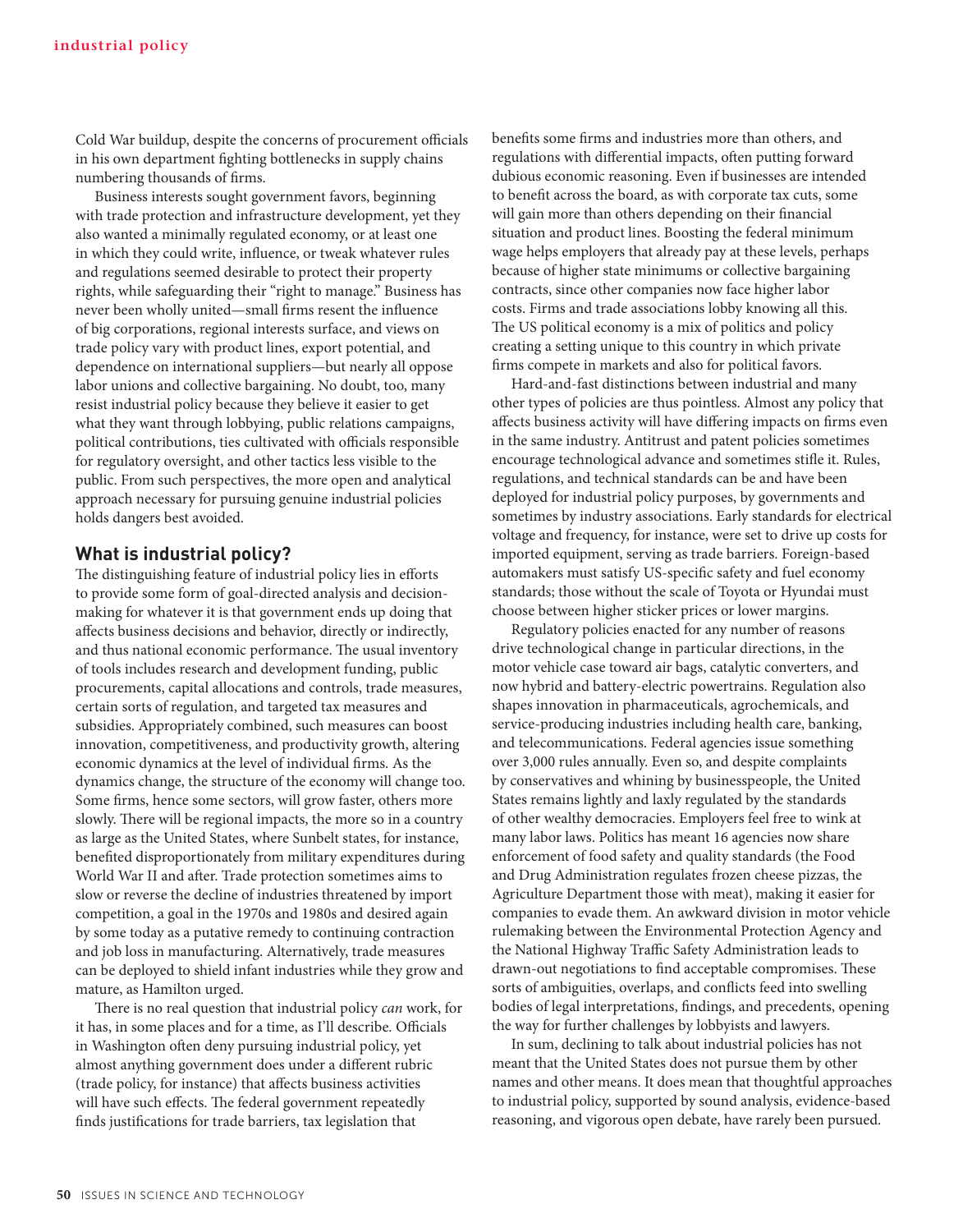## **Does it work?**

Sometimes, in some places, as indicated by the usual criteria: growth in wages and productivity; dominant firms in internationallyw traded sectors; militarily effective weapon systems. Yet every political economy is different and there is no universal recipe, as illustrated by the contrasting paths of Japan and Germany after World War II.

Japan's government channeled capital to favored industries including textiles and apparel, steel, shipbuilding, and electronics, protected these and others (including autos) from foreign competition, and helped neutralize once-militant labor unions. Domestic policies with real bite provided additional aid for automakers, with required inspections so strict that vehicles even a few years old could not pass, forcing early replacement; used cars were exported to developing countries, boosting newcar sales, hence scale economies and profits for Japan's auto firms. On this basis, they quite quickly mastered low-cost, highquality production and learned to design vehicles attractive to Americans. Consumer electronics and semiconductor firms followed suit. All this despite a one-party state dominated by political insiders, few with much claim to visionary leadership.

South Korea, starting later and with little pretense to democratic rule before the 1980s, followed a generally similar route, although its dominant industrial conglomerates, the *chaebol*, were organized and managed differently than Japanese firms. Neither country spent much on defense. Both invested heavily in education. Other Asian nations adopted their own variations on these themes, some with greater success than others.

In West Germany, the hand of government was rarely so evident, even in firms with high levels of public ownership. Along with heavy industries such as electrical equipment and chemicals, smaller manufacturers, many of them specialized suppliers of intermediate and capital goods such as the machine tools needed to build other machines, have been a lasting source of export strength. Competitive prowess rested on a skilled workforce, the foundation of which was Germany's well-known dual-track system of education. Unlike vocational training in the United States, all too often leading to a dead-end future, German apprenticeships opened doors to jobs paying middleclass wages and prepared young people to continue to learn, contribute, and advance their careers. The difference? Accommodation between employers and employees came to be broadly accepted in postwar Germany, as in much of Europe. This never happened in the United States, where businesses reinvigorated their attacks on labor standards and worker bargaining rights after the brief interregnum from Roosevelt's New Deal and the wartime push to boost output of military equipment for supplying US and allied forces. The continuing spread of "right-to-work" laws attests to the success of these attacks.

In some contrast to the stagnation afflicting Japan's industries since the early 1990s, the German economy has sometimes faltered but not for that long. This despite real challenges: the fiscal strains of absorbing East Germany, for one. For another, what more than a few observers have seen as an absence of entrepreneurial vigor and arrangements among government, business, labor, and a financial sector that can seem too cozy, contributing to scandals at big firms including Siemens (bribery to win foreign sales) and Volkswagen (cheating on emissions standards). Germany just seems to march along. And so for that matter do smaller European economies including those of Austria, Switzerland, and the Nordic states.

*Dirigisme* in France, on the other hand—state-led growth guided by elite ministries and empowered civil servants, as in Japan—did not last. In efforts to meet what the journalist and sometime political official Jean-Jacques Servan-Schreiber called "The American Challenge," French industrial policy sought to build national champions in "strategic" sectors through capital allocations, coerced mergers, and nationalization. This at a time when IBM dominated the world computer industry, Boeing the market for jetliners, and gangsters in French New Wave films drove big American cars. French policies led to some gains in rates of gross domestic product and productivity growth. But nationalized French firms soon were losing money at rates the nationalized banking system could not sustain. The Airbus Industrie consortium did become a potent rival to Boeing, aided by massive early subsidies from multiple countries, but the fuelguzzling supersonic Concorde did not sell and Bull, the French national champion computer firm, never came close to the targets set forth in *Le Plan Calcul*, the government's program to advance the industry.

Neither Germany, France, nor Britain managed to turn early contributions to computing technology into sustainable market advantages. Only firms based in Japan, which were latecomers, and Japan's Fifth Generation Computer program created anxiety in the United States. Organized in the early 1980s, the Fifth Generation program, with related policies supporting microelectronics, deployed measures including R&D funding, forced cooperation among nominally competing firms, and capital flows steered to the Japan Electronic Computer Corporation for purchase of equipment then leased to other companies. Highly visible in the United States, indeed overhyped, the effort was presented as a threat justifying responses, including by the Defense Advanced Research Projects Agency (DARPA) through its Strategic Computing program. With digital ubiquity already on the way and continuing innovation on multiple fronts driven by broad-based market demand, none of these undertakings—in Japan, the United States, or elsewhere accomplished all that much. On the other hand DARPA's less targeted and more variegated R&D, stretching back to the 1950s and continuing today, helped build technological infrastructure and university research capabilities, nourishing the ecosystems that spawned numerous commercial ventures in computer hardware and software, graphics, the internet, and artificial intelligence. By and large, the economic spillovers of these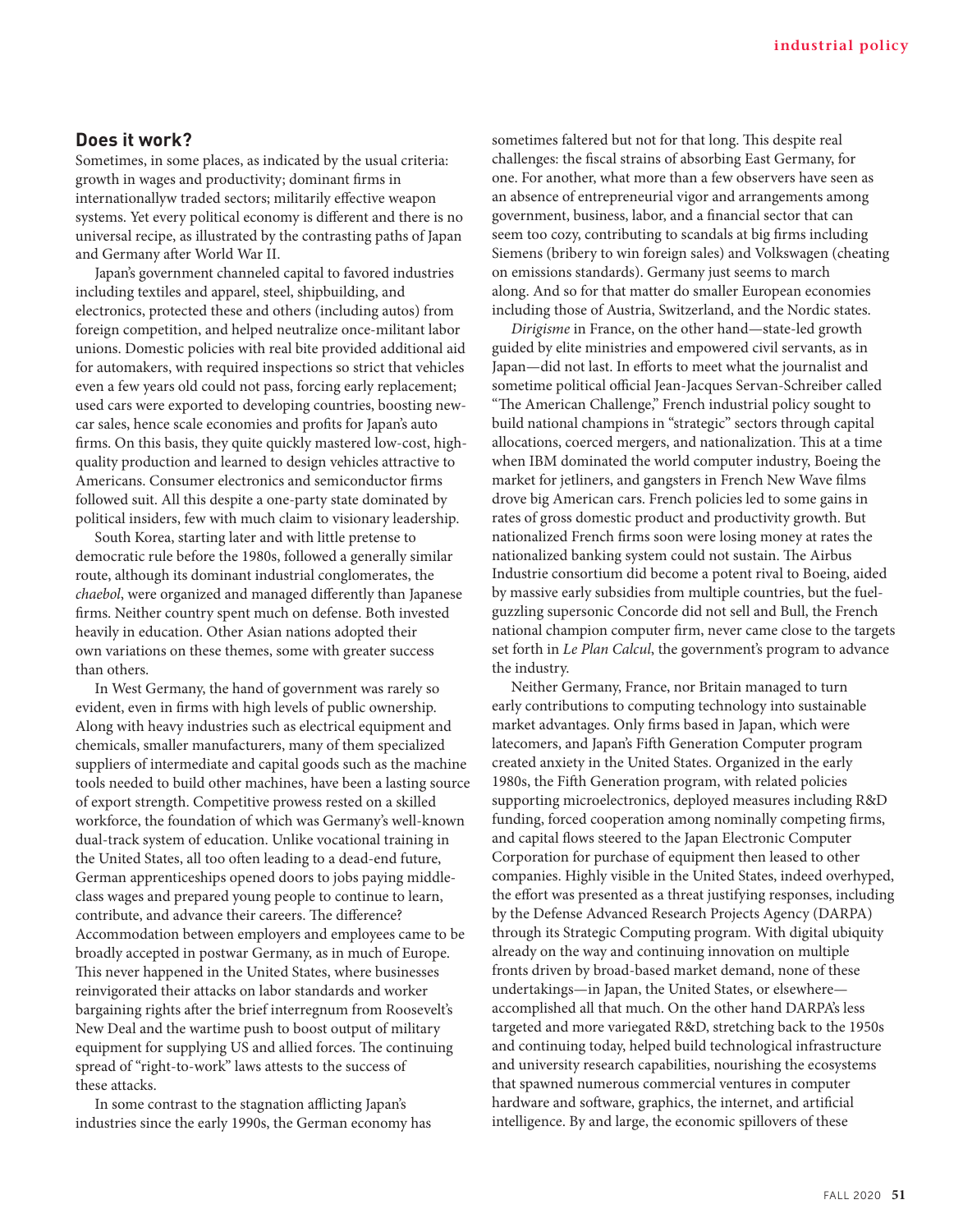

*Precious Human Cargo, Our lives are in your hands, The Apollo Astronauts,* ca. 1968, NASA, Collection of the National Air and Space Museum, Smithsonian Institution. This poster depicts three astronauts from Apollo 7: Walter "Wally" Schirra, Donn F. Eisele, and R. Walter "Walt" Cunningham. This poster was designed to remind NASA employees and contractors to be careful while shipping spacecraft parts.

efforts were incidental to DARPA's mission to push advanced technologies into the military; this was not truly industrial policy, even if a few enthusiasts thought of it that way.

Forced industrialization under Stalin had enabled the Soviet Union, by itself, to outstrip Germany in aircraft production during World War II, yet a population that was supposed to benefit at some point never did. China pursued its own variant of Marxist/Leninist-derived policies and following Mao's death allowed enough trickle-down to create hope of a better future for a slice of the populace. The Communist Party suborned others in building what some have come to call crony capitalism with Chinese characteristics. To this point, then, China stands as perhaps the sole example of an authoritarian state that has managed rapid economic growth even though run from the top by a tiny cadre. And now it is China that has replaced the long-vanquished specter of Japan as Number One, and is provoking a new set of responses from US policy-makers.

# **Industrial policy, American style**

Each country has its institutions and its histories: written laws, unwritten norms, culture and traditions. These condition its markets and set the context for industrial policy. Because economies are too complicated for full understanding and constantly in flux, policies often have unexpected outcomes, the more so for innovation, unpredictable by definition. Even so, as the previous examples suggest, it is possible at least in the abstract to devise policies that with some plausibility ought to lead to outcomes thought desirable.

Implementation is the greater difficulty, beginning with politics. All this has been especially difficult for the United States, given its uniquely high-entropy approach to governance, with responsibilities touching on industrial policy widely scattered across agencies, and mechanisms for coordination few and weak. For example, a succession of compromises intended to build support for the Affordable Care Act (Obamacare) watered down its provisions yet failed to mollify conservatives in Congress and opponents in the insurance and health care industries. The notoriously bungled rollout of the online enrollment website that followed made things worse, underlining the importance of effective administration of whatever policy emerges.

In the late 1970s and early 1980s, the Carter administration flirted with industrial policy as it struggled to address stagflation, escalating trade deficits, and deindustrialization. It conducted a wide-ranging Domestic Policy Review of Industrial Innovation leading to a number of modest policy changes. When Ronald Reagan took office confronting these same economic dilemmas, the White House sought responses, or at least political cover, naming a high-profile President's Commission on Industrial Competitiveness. The commission led off its recommendations by calling for a cabinet-level Department of Science and Technology to "transform the current fragmented formulation of policies," a proposal hardly likely to attract support from an administration opposed to "big government."

Yet the recommendation underscored an important characteristic of the American approach: visceral reactions against industrial policy do not extend to scientific and engineering research. Along with generalized support for technology and science tied to national security, what has sometimes been called generic or precompetitive technology policy—labels adopted in the 1990s to neutralize the stigma associated with industrial targeting—has found acceptance, though grudging in some political circles. The National Nanotechnology Initiative exemplifies recent initiatives of this sort, aimed at advancing a broad field rather than a particular technology or sector. NNI dispensed funds through a multitude of agencies for a multitude of stated reasons, the dollars flowing to many congressional districts, gaining endorsement even by Newt Gingrich, a conservative apostle yet technology enthusiast. Also in the 1990s, the prospect of gaps opening in defenserelated technologies that none of the military services chose to support led Congress to require yearly reports from the Pentagon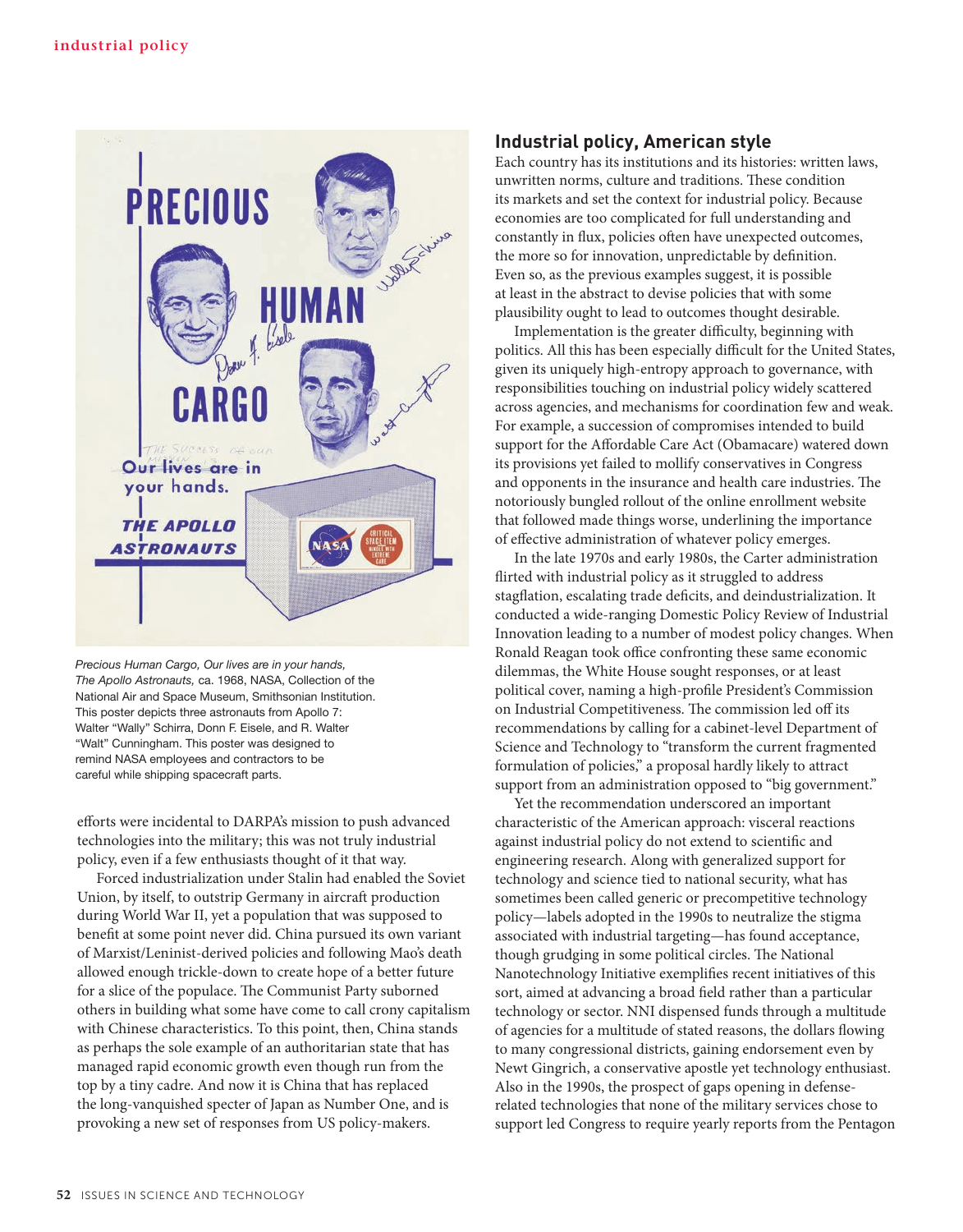on "technologies most essential to ensure the superiority of our weapons systems." Although the mandate did not last, it prefigures today's calls for greater focus and more money for artificial intelligence, quantum computing, robotics, and such.

### **What Vannevar Bush really wanted**

The belief that more government support for science and technology can substitute for industrial policy is traceable to the argument laid out in Vannevar Bush's *Science, the Endless Frontier*. But to substitute for actual industrial policy Bush's rhetoric and argument is to misunderstand his objectives. Bush knew how poorly the United States had been prepared for war at the time of Pearl Harbor. With few exceptions, US weapons were no better than those of its allies and adversaries, and some were worse. And this was still true, if to a lesser extent, in 1945. The White House had charged Bush, as head of the wartime Office of Scientific Research and Development, with rectifying these shortcomings, by speeding military technological innovation and pushing sometimes reluctant procurement officials to move new weapons into production after the engineers and scientists recruited into Bush's organization had finished their development work.

After the war, Bush was determined that the United States not fall behind again. He believed, correctly, that a far stronger science base and durable ties between the research community and the military—almost entirely absent prior to the war would be essential. Military officers had learned firsthand the value of superior weaponry. They had been converted; it was scientists, some of them dismayed by the atomic bomb, who needed coaxing. Money was the carrot, and *Science, the Endless Frontier* provided the argument for delivering it. Powerful reinforcement came with the Korean War, as US and allied forces, once again poorly equipped (the defense budget had been slashed after 1945), were forced into a neardisastrous retreat by Chinese troops who, despite even poorer equipment, flooded down the peninsula in overwhelming numbers. From 1950 to 1952, US military spending more than tripled, with greatly increased sums for R&D on new weapons. Soon the new pattern had solidified, characterized above all by enormous investments in military R&D and procurement. The objective was to establish and maintain overwhelming technologically based advantages in weaponry over any and all potential adversaries.

After World War II the military establishment, and the civilian-run Atomic Energy Commission (AEC), responsible for nuclear weapons, funded R&D quite broadly. They did so in part to support weapons programs directly, in part to build an expansive base of technical knowledge as a hedge against an uncertain future, and in part to build bridges to research communities, bridges nonexistent before Pearl Harbor but now regarded as indispensable.

Since World War II, national security has been widely accepted politically as justification for military funding of R&D. Outside of the security mission, for the past 75 years, US policies have been based on a misconception: that research is the starting point in essentially all innovations, and that a flourishing economy, one in which the rewards of productivity growth will find their way to all US residents, can be created simply by upping government research investment, with much of the money going to universities for quite basic science. This of course is not how military R&D and procurement work; for those, it is the end-objective, warfighting, that motivates investment and innovation. System design and development accounts for the great bulk of the Pentagon's R&D dollars, just as in purely private endeavors aimed at bringing new goods and services to market. Even so, outside the national security realm, US policy-makers have been notably reluctant to do more than fund research, the supposed seed corn.

In some contrast to a number of other wealthy countries, policy-makers have meanwhile neglected the true seed corn for even the discovery-based innovations that Bush championed: a multidimensionally skilled workforce in which employees at all levels can learn and advance, contributing, if anonymously, to technological advance and wealth creation. Even in the research laboratory, as practicing engineers and scientists well know, much of the work of discovery would stall without the highly skilled and experienced technicians who build apparatus, troubleshoot it, and keep it working. Similar, and similarly unsung, contributions take place in manufacturing and in service-producing industries such as health care where much actual care delivery is in the hands of nurses, nurse aides, and, increasingly, home health workers.

## **Taking industrial policy seriously**

If a skilled workforce is the necessary infrastructure, any smart industrial policy must start with understanding how business and industry function, because technological innovations come almost entirely from private firms, even if they draw on federally funded R&D. This sort of understanding can be hard to come by. Every firm is different, as is every industry and every technology. Economies are always changing, never in equilibrium. Statistics reflect the past and models cannot predict the future with much certainty, while statistical data itself may be scarce, flawed, or uninformative.

Yet good data of the right sort can help. In the 1980s, studies conducted as part of the Census of Manufactures found many smaller firms lagging badly in costs and quality for reasons including inefficient work organization and obsolescent machinery and equipment. Automakers and endproduct manufacturers in other troubled industries bought parts and components from many of these smaller enterprises at prices higher than those paid by foreign-based firms with more efficient suppliers, contributing to the cost and quality disadvantages of US-based manufacturers. Legislators heeded the findings in crafting what is now called the Manufacturing Extension Partnership, a program that, if perhaps too small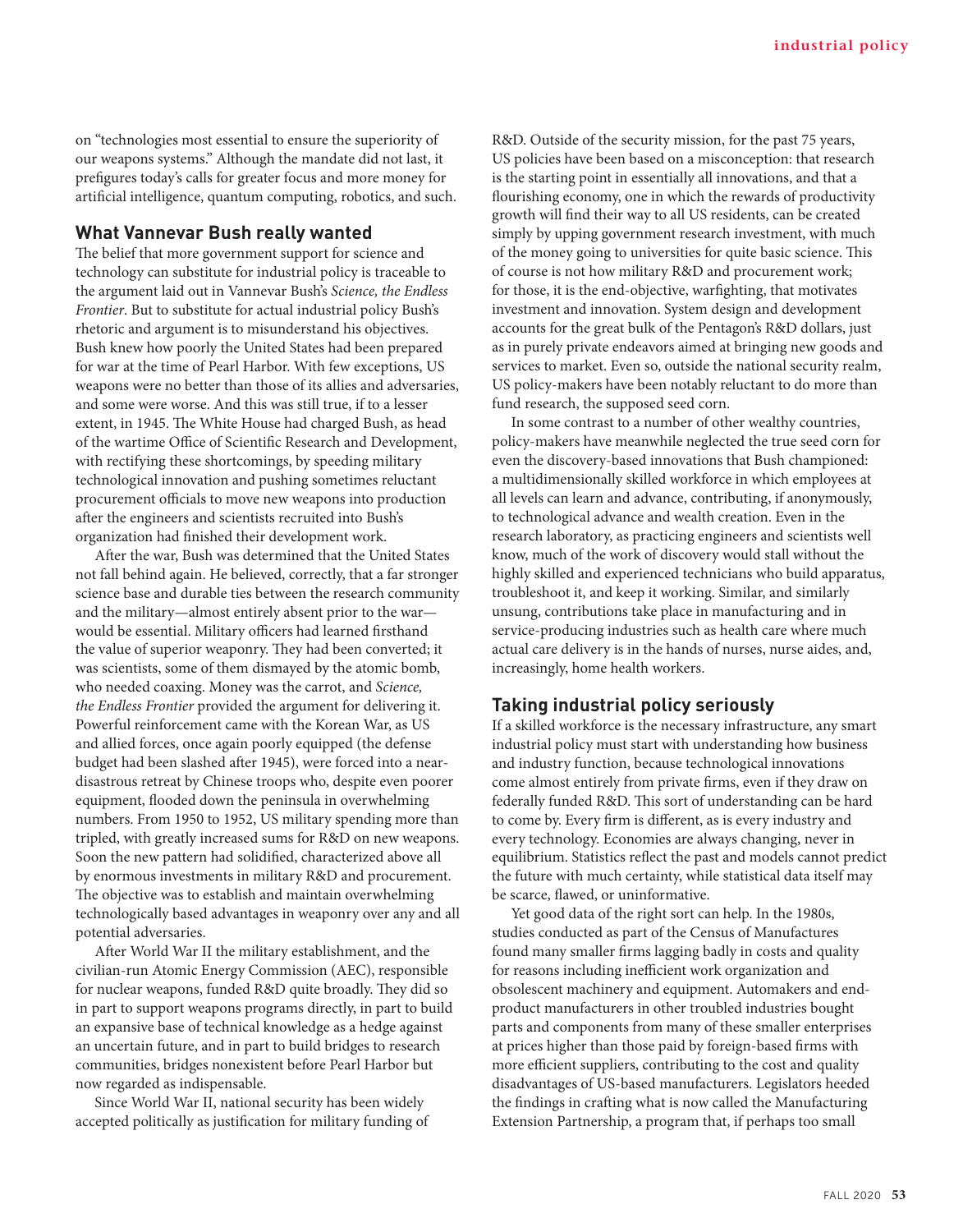#### **industrial policy**



in scale to have much impact on US manufacturing overall, continues to provide meaningful assistance to thousands of companies each year. According to more recent but less than authoritative accounts, many small manufacturers remain well behind "best practice" standards, yet no similarly rigorous studies have been conducted. Census and other agencies that might take on such special studies are starved for funds and, in some administrations, political support as well. For similar reasons the Bureau of Labor Statistics has not collected data on employer-provided workforce training since the 1990s, despite an avalanche of business complaints over skill gaps and shortages, and anecdotal reports that these same firms have cut back on their own training.

Industrial policy depends also on agency capability and competence, which varies widely across government. The Defense Department employs some 100,000 engineers and scientists. The Treasury Department is powerful, with plenty of well-trained economists, although not necessarily with much interest in or understanding of business. The Commerce Department, nominal home of such expertise, has been something of a backwater, in part because companies pay little attention unless seeking favors within the agency's limited range (e.g., on trade). The Labor Department has more of a constituency than Commerce, but when Republicans capture the White House it loses influence over policy.

The Department of Energy and its predecessors illustrate the difficulties of implementing effective industrial policies in the US setting. Every president, Democrat and Republican, going back to Nixon, has talked up energy self-sufficiency as a political goal. Reducing dependence on foreign oil, whether justified by national security or environmental rationales, is a good example of the sort of thing that industrial policy might aim at. DOE, like other agencies shaped by history, was not designed for this purpose. The Atomic Energy Commission, DOE's ancestor, was established by Congress after World War II to place civilians in charge of nuclear weapons. This has left DOE with two big missions, the nation's nuclear stockpile and research in the physical sciences, funded by the AEC from the beginning to cement ties with experts in universities who could help meet the incessant demands of the armed forces for ever smaller yet ever more powerful warheads. Except for subsidization of commercial nuclear power in the 1950s and 1960s, a spinoff from bombrelated reactor work and submarine powerplants, energy itself

has never been a mission in the usual sense of the term.

Instead, DOE has funded an often-dissonant collection of programs—for example, both fossil fuels and renewables. And though the fiscal 2021 budget request for DOE's Office of Science comes to \$5.8 billion (and weapons-related programs to \$26.4 billion), the White House would again zero out the Advanced Research Projects Agency-Energy (ARPA-E), a DOE program created in 2008 on the model of DARPA specifically to instill a sense of purpose and direction otherwise lacking in energy technology development. Congress gave ARPA-E \$425 million in 2020 and will no doubt continue to fund it. Still, this sum is only one-twelfth of DARPA's appropriation, and continuing resistance by powerful forces inside and outside government points to the sort of difficulties industrial policy faces in the United States.

These capsule accounts add up to a bigger point. Missions cannot simply be declared; public and political support must be built and maintained. For the Defense Department, this is close to automatic. Not so elsewhere, as suggested not only by DOE but by the inability of the National Aeronautics and Space Administration to follow up the Apollo moon landings with anything even remotely as compelling.

In a contrary example, the National Institutes of Health, born over a century ago as a tiny laboratory attached to the Public Health Service, managed to almost totally alter its original mission. Under powerful and persuasive administrators, and with a vocal constituency in research universities and medical schools, NIH expanded into a vast research enterprise, leaving public health as remnant for others to worry over. If nominally aimed at understanding diseases and their causes, biomedical sciences at the agency have been cloaked as generic, with profit-seeking companies free to pick over the findings. Although Washington on occasion has declared "wars" on disease, to prosecute a war takes strategy, planning, and hard decisions, risking conflicts with firms in the health care industry—and such battles have never been part of these wars. Public health itself has suffered by all the evidence on costs and quality of care, the COVID-19 disaster the latest episode. That is to say, NIH has in its own way been as much of a failure on the health front as DOE on the energy front. Neither one can be said to have pursued anything remotely resembling coherent industrial policy directed at widespread needs among the general public.